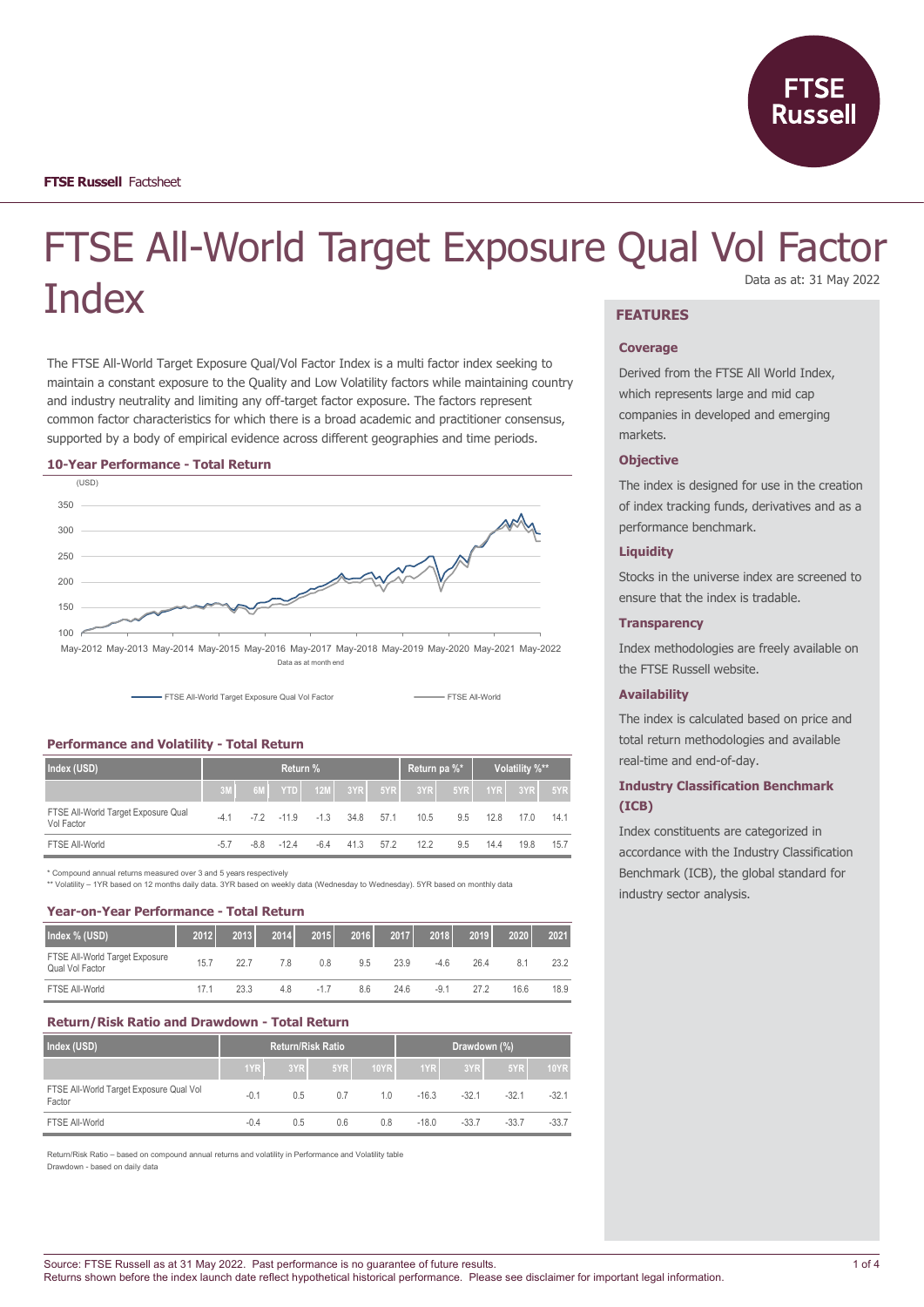### **Top 10 Constituents - Target Exposure Comprehensive Factor**

| <b>Constituent</b>         | <b>Country</b> | <b>ICB Industry</b>       | FTSE All-World Target Exposure Qual Vol<br>Factor (Wgt %) | <b>FTSE All-World</b><br>(Wgt %) | Diff <sub>%</sub> |
|----------------------------|----------------|---------------------------|-----------------------------------------------------------|----------------------------------|-------------------|
| Apple Inc.                 | <b>USA</b>     | Technology                | 4.64                                                      | 3.73                             | 0.91              |
| Microsoft Corp             | <b>USA</b>     | Technology                | 4.39                                                      | 3.33                             | 1.06              |
| Johnson & Johnson          | <b>USA</b>     | <b>Health Care</b>        | 2.24                                                      | 0.77                             | 1.47              |
| Berkshire Hathaway<br>B    | <b>USA</b>     | Financials                | 1.79                                                      | 0.67                             | 1.12              |
| Alphabet Class A           | <b>USA</b>     | Technology                | 1.69                                                      | 1.11                             | 0.58              |
| Alphabet Class C           | <b>USA</b>     | Technology                | 1.61                                                      | 1.02                             | 0.58              |
| Costco Wholesale<br>Corp   | <b>USA</b>     | Consumer<br>Discretionary | 1.54                                                      | 0.33                             | 1.20              |
| Exxon Mobil<br>Corporation | <b>USA</b>     | Energy                    | 0.99                                                      | 0.66                             | 0.33              |
| S&P Global                 | <b>USA</b>     | Financials                | 0.86                                                      | 0.20                             | 0.67              |
| Amazon.Com                 | <b>USA</b>     | Consumer<br>Discretionary | 0.86                                                      | 1.69                             | $-0.84$           |
| <b>Totals</b>              |                |                           | 20.61                                                     | 13.51                            |                   |

# **ICB Industry Breakdown**

|                 |                               | <b>FTSE All-World Target</b><br><b>Exposure Qual Vol Factor</b> |        | <b>FTSE All-World</b> |        |         |
|-----------------|-------------------------------|-----------------------------------------------------------------|--------|-----------------------|--------|---------|
| <b>ICB Code</b> | <b>CB Industry</b>            | No. of Cons                                                     | Wgt %  | No. of Cons           | Wgt %  | Diff %  |
| 10              | Technology                    | 134                                                             | 21.88  | 412                   | 21.66  | 0.22    |
| 15              | Telecommunications            | 61                                                              | 3.23   | 144                   | 3.21   | 0.02    |
| 20              | <b>Health Care</b>            | 132                                                             | 12.01  | 351                   | 11.91  | 0.11    |
| 30              | Financials                    | 265                                                             | 14.53  | 604                   | 14.74  | $-0.21$ |
| 35              | <b>Real Estate</b>            | 79                                                              | 2.78   | 255                   | 2.94   | $-0.16$ |
| 40              | <b>Consumer Discretionary</b> | 195                                                             | 13.91  | 610                   | 13.47  | 0.44    |
| 45              | <b>Consumer Staples</b>       | 125                                                             | 6.55   | 324                   | 6.60   | $-0.05$ |
| 50              | Industrials                   | 294                                                             | 12.63  | 718                   | 12.57  | 0.06    |
| 55              | <b>Basic Materials</b>        | 112                                                             | 4.25   | 350                   | 4.31   | $-0.06$ |
| 60              | Energy                        | 70                                                              | 5.02   | 156                   | 5.34   | $-0.31$ |
| 65              | Utilities                     | 78                                                              | 3.22   | 204                   | 3.27   | $-0.05$ |
| <b>Totals</b>   |                               | 1545                                                            | 100.00 | 4128                  | 100.00 |         |

# **INFORMATION**

**Index Universe**

FTSE All-World Index

**Index Launch**

1 August 2019

**Base Date**

15 March 2019

**Base Value**

1000

**Investability Screen**

Actual free float and liquidity screen applied to underlying

**Index Calculation**

Real-time and end-of-day

**End-of-Day Distribution**

Via FTP and email

**Currency**

USD, EUR, GBP, JPY, AUD, CNY, HKD, CAD

**Review Dates**

Semi Annually in March and September

# **History**

Available from September 2000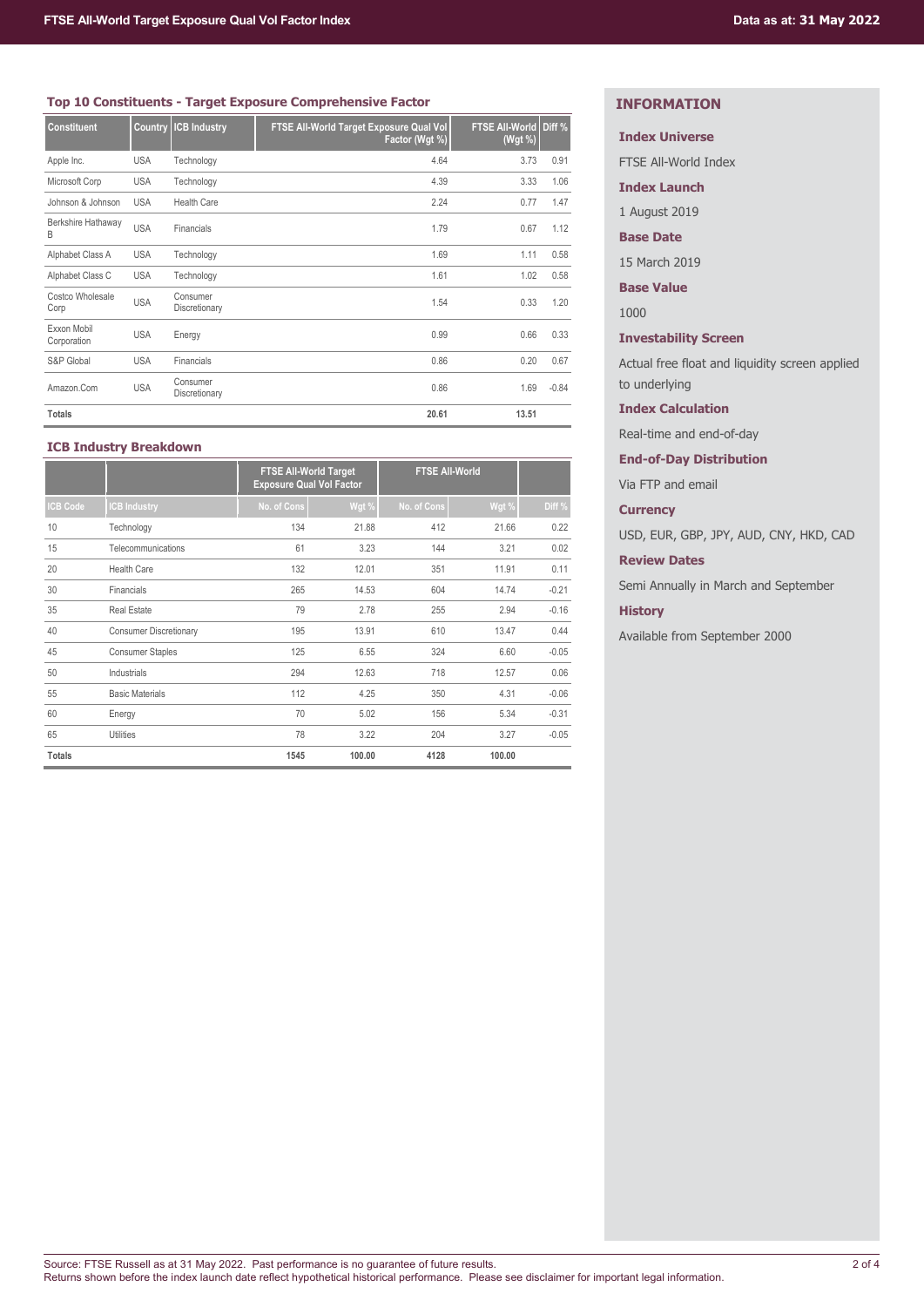# **Country Breakdown**

|               |                | FTSE All-World Target Exposure<br><b>Qual Vol Factor</b> |                | <b>FTSE All-World</b> |         |  |
|---------------|----------------|----------------------------------------------------------|----------------|-----------------------|---------|--|
| Country       | No. of Cons    | Wgt $\%$                                                 | No. of Cons    | Wgt %                 | Diff %  |  |
| Australia     | 52             | 2.18                                                     | 111            | 2.23                  | $-0.05$ |  |
| Austria       | 3              | 0.05                                                     | $\overline{7}$ | 0.05                  | 0.00    |  |
| Belgium       | 9              | 0.22                                                     | 16             | 0.25                  | $-0.03$ |  |
| <b>Brazil</b> | 23             | 0.77                                                     | 99             | 0.73                  | 0.04    |  |
| Canada        | 43             | 2.82                                                     | 51             | 2.83                  | $-0.01$ |  |
| Chile         | 3              | 0.06                                                     | 20             | 0.08                  | $-0.02$ |  |
| China         | 117            | 3.62                                                     | 1054           | 3.50                  | 0.13    |  |
| Colombia      | 3              | 0.03                                                     | 9              | 0.03                  | 0.00    |  |
| Czech Rep.    | 1              | 0.01                                                     | 3              | 0.02                  | 0.00    |  |
| Denmark       | 13             | 0.63                                                     | 21             | 0.64                  | $-0.01$ |  |
| Egypt         | 1              | 0.01                                                     | $\overline{7}$ | 0.01                  | 0.00    |  |
| Finland       | 9              | 0.33                                                     | 17             | 0.34                  | $-0.01$ |  |
| France        | 37             | 2.63                                                     | 78             | 2.69                  | $-0.06$ |  |
| Germany       | 49             | 2.02                                                     | 85             | 2.08                  | $-0.06$ |  |
| Greece        | $\mathbf{1}$   | 0.02                                                     | 12             | 0.04                  | $-0.01$ |  |
| Hong Kong     | 21             | 0.85                                                     | 90             | 0.85                  | 0.01    |  |
| Hungary       | $\overline{c}$ | 0.02                                                     | $\overline{4}$ | 0.02                  | 0.00    |  |
| India         | 55             | 1.60                                                     | 193            | 1.62                  | $-0.02$ |  |
| Indonesia     | 8              | 0.22                                                     | 35             | 0.20                  | 0.01    |  |
| Ireland       | $\sqrt{2}$     | 0.06                                                     | $\overline{4}$ | 0.05                  | 0.00    |  |
| Israel        | 10             | 0.19                                                     | 42             | 0.19                  | 0.00    |  |
| Italy         | 19             | 0.67                                                     | 38             | 0.64                  | 0.03    |  |
| Japan         | 262            | 6.09                                                     | 507            | 6.19                  | $-0.10$ |  |
| Korea         | 33             | 1.41                                                     | 161            | 1.47                  | $-0.05$ |  |
| Kuwait        | 3              | 0.08                                                     | 11             | 0.10                  | $-0.02$ |  |
| Malaysia      | 10             | 0.19                                                     | 42             | 0.19                  | $-0.01$ |  |
| Mexico        | 10             | 0.27                                                     | 37             | 0.28                  | $-0.01$ |  |
| Netherlands   | 15             | 1.05                                                     | 30             | 1.05                  | 0.00    |  |
| New Zealand   | $\overline{4}$ | 0.07                                                     | 15             | 0.08                  | $-0.01$ |  |
| Norway        | 8              | 0.23                                                     | 17             | 0.22                  | 0.01    |  |
| Pakistan      |                |                                                          | 4              | 0.00                  | 0.00    |  |
| Philippines   | 8              | 0.09                                                     | 29             | 0.09                  | 0.00    |  |
| Poland        | $\overline{4}$ | 0.07                                                     | 13             | 0.07                  | 0.01    |  |
| Portugal      | 3              | 0.06                                                     | 4              | 0.05                  | 0.01    |  |
| Qatar         | $\sqrt{5}$     | 0.11                                                     | 18             | 0.12                  | $-0.01$ |  |
| Romania       | $\mathbf 1$    | 0.01                                                     | 3              | 0.01                  | 0.00    |  |
| Saudi Arabia  | 14             | 0.50                                                     | 53             | 0.55                  | $-0.05$ |  |
| Singapore     | 15             | 0.34                                                     | 39             | 0.35                  | $-0.01$ |  |
| South Africa  | 25             | 0.49                                                     | 61             | 0.47                  | 0.03    |  |
| Spain         | 16             | 0.67                                                     | 26             | 0.64                  | 0.03    |  |
| Sweden        | 28             | 0.84                                                     | 61             | 0.85                  | $-0.02$ |  |
| Switzerland   | 38             | 2.43                                                     | 52             | 2.50                  | $-0.07$ |  |
| Taiwan        | 49             | 1.90                                                     | 114            | 1.87                  | 0.03    |  |
| Thailand      | 13             | 0.26                                                     | 51             | 0.27                  | $-0.01$ |  |
| Turkey        | 3              | 0.03                                                     | 27             | 0.04                  | $-0.01$ |  |
| UAE           | 6              | 0.17                                                     | 18             | 0.17                  | 0.00    |  |
| UK            | 77             | 3.89                                                     | 117            | 4.18                  | $-0.30$ |  |
| <b>USA</b>    | 414            | 59.74                                                    | 622            | 59.11                 | 0.64    |  |
| <b>Totals</b> | 1545           | 100.00                                                   | 4128           | 100.00                |         |  |
|               |                |                                                          |                |                       |         |  |